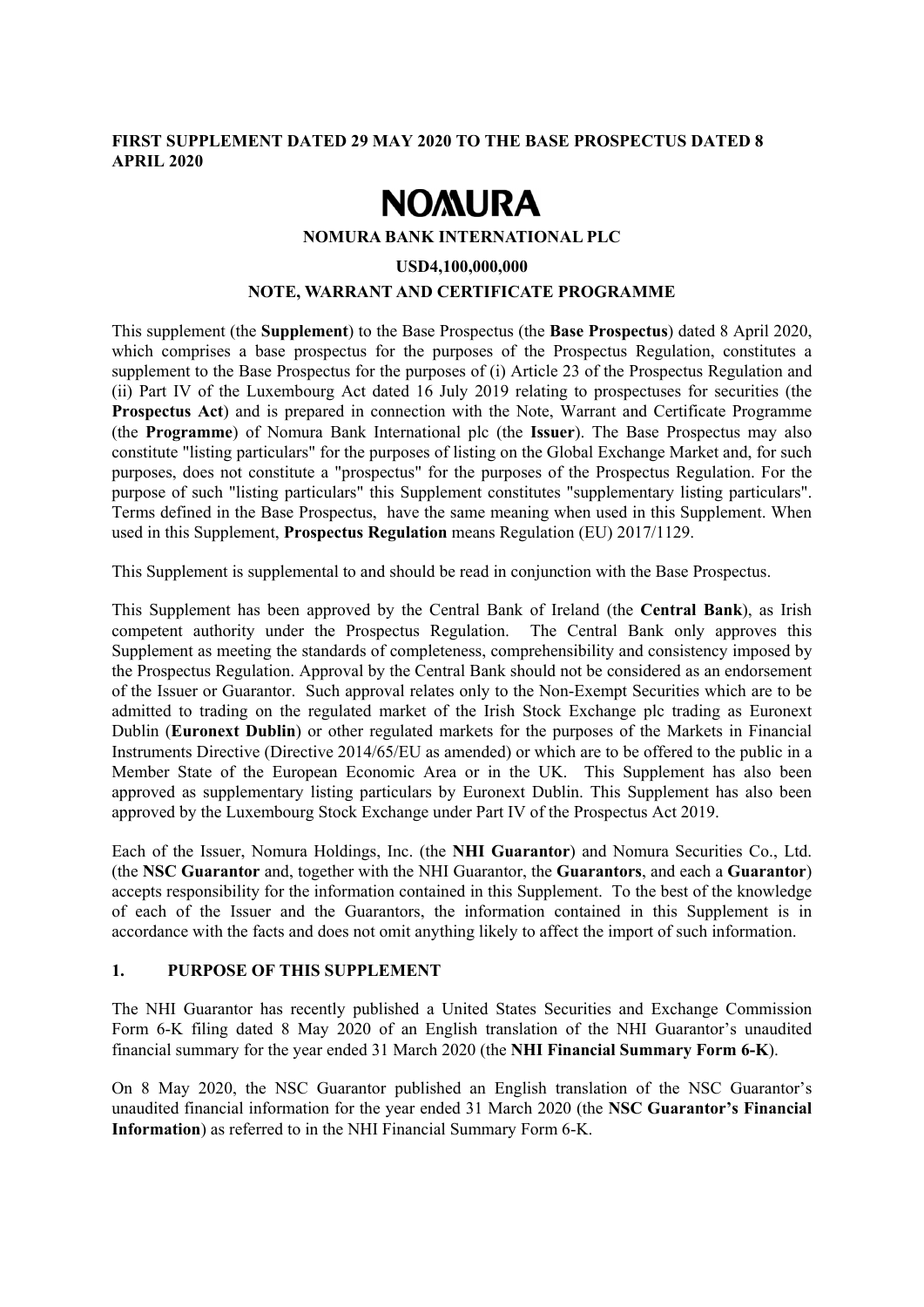The Terms and Conditions of the N&C Securities as contained on pages 207 to 338 of the Base Prospectus shall be amended as set out at paragraph 5 below.

The Form of Final Terms for Non-Exempt N&C Securities as contained on pages 156 to 206 of the Base Prospectus shall be amended as set out at paragraph 6 below.The purpose of this Supplement is to (a) incorporate by reference the NHI Financial Summary Form 6-K, (b) incorporate by reference the NSC Guarantor's Financial Information, (c) update the significant change statements in relation to the Guarantors, (d) amend the Terms and Conditions of the N&C Securities and (e) amend the Form of Final Terms for Non-Exempt N&C Securities.

# **2. PUBLICATION OF THE NHI FINANCIAL SUMMARY FORM 6-K**

The NHI Guarantor has recently published the NHI Financial Summary Form 6-K.

A copy of the NHI Financial Summary Form 6-K is available at:

https://www.nomuraholdings.com/investor/library/sec/6k/200508/200508\_1.pdf.

By virtue of this Supplement, the NHI Financial Summary Form 6-K is incorporated by reference in, and forms part of, the Base Prospectus.

## **3. PUBLICATION OF THE NSC GUARANTOR'S FINANCIAL INFORMATION**

The NSC Guarantor has recently published the NSC Guarantor's Financial Information.

A copy of the NSC Guarantor's Financial Information is available at:

https://www.nomuraholdings.com/company/group/nsc/pdf/2020\_4q.pdf.

By virtue of this Supplement, the NSC Guarantor's Financial Information is incorporated by reference in, and forms part of, the Base Prospectus.

## **4. UPDATE OF THE SIGNIFICANT CHANGE STATEMENTS**

There has been no significant change in the financial performance or position of the NHI Guarantor or the Nomura Group since 31 March 2020. There has been no significant change in the financial performance or position of the NSC Guarantor since 31 March 2020.

## **5. AMENDMENT OF THE TERMS AND CONDITIONS OF THE N&C SECURITIES**

Condition 6.3.2.2 of the Terms and Conditions of the N&C Securities on page 230 of the Base Prospectus shall be amended by deleting the following paragraph:

"The Agency Agreement contains provisions for determining the Rate of Interest in the event that the Relevant Screen Page is not available or if, in the case of (1) above, no such offered quotation appears or, in the case of (2) above, fewer than three such offered quotations appear, in each case as at the time specified in the preceding paragraph."

Condition 6.3.6 of the Terms and Conditions of the N&C Securities on page 238 of the Base Prospectus shall be amended by deleting the following language:

"(by no later than the first day of each Coupon Period or, in the case of Conditional Interest N&C Securities, Coupon Payment Date)".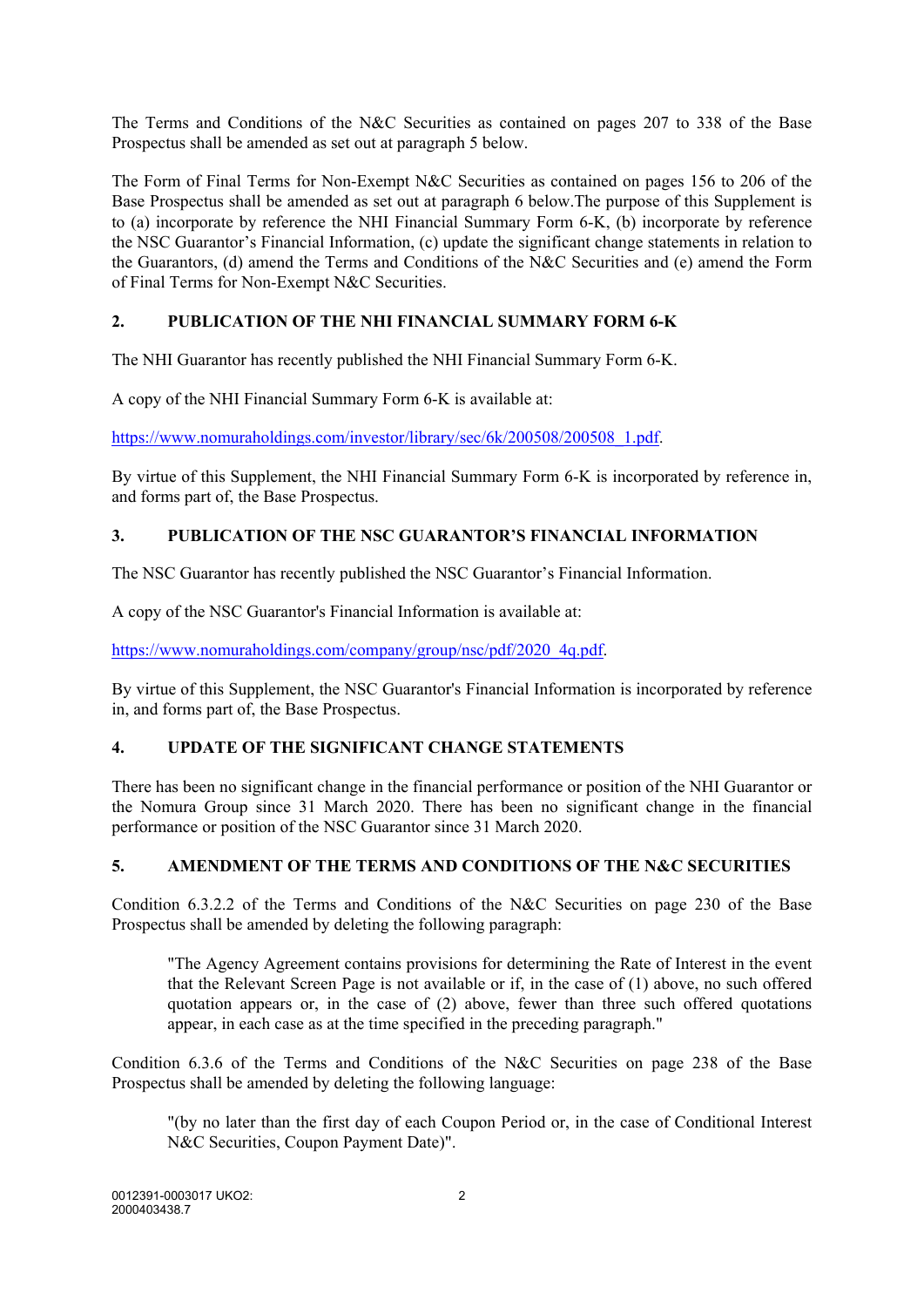#### **6. AMENDMENT OF THE FORM OF FINAL TERMS FOR NON-EXEMPT N&C SECURITIES**

Item 7 of Part B of the Form of Final Terms for Non-Exempt N&C Securities on pages 199 and 200 of the Base Prospectus shall be deleted in its entirety and replaced with the following:

## **7. PERFORMANCE OF THE UNDERLYING[S], EXPLANATION OF EFFECT ON VALUE OF INVESTMENT [AND OTHER INFORMATION CONCERNING THE UNDERLYING[S]]**

[*If there is no underlying insert:* Not Applicable][*Otherwise disclosure here must comply with Commission Delegated Regulation (EU) 2019/980, Annex 17, item 2.2.2. In particular: in respect of any and each underlying that is an index include name of the index, the name of each index sponsor and details of where the information about the index can be obtained and note additional requirements and related regulatory position if the index is not provided by an EU Benchmarks Regulation approved administrator. In respect of any and each underlying that is a share or security include details of the name of the share/security issuer and ISIN of the share/security. In respect of any and each underlying that is a currency/currency exchange rate include details of the currency/rate. In respect of each underlying include details of where information on the underlying can be obtained including an indication of where past and future performance and volatility of the underlying can be obtained by electronic means and whether or not it can be obtained free of charge (N.B. in the case of physically settled equity-linked N&C Securities, the share that may be delivered is required to be listed on an EEA regulated market). In respect of Credit Linked Securities, where no Reference Obligation or Reference Entity represents 20% or more of the basket or index of Reference Entities either (i) set out in a table (a) the names of the reference entities and (if different) issuers of the Reference Obligation; and (b) the ISIN of the Reference Obligation or (ii) where such information is already included in item 32 of the Final Terms, include a cross reference thereto. In respect of all other Credit Linked Securities insert:* 

Certain information in relation to [the][each] Reference Entity and [[Non-]Standard Reference Obligation] (if any) as at the Issue Date is set out below.

| Name:                                                                   | $\lceil \bullet \rceil$                                                                                                                                                                                             |
|-------------------------------------------------------------------------|---------------------------------------------------------------------------------------------------------------------------------------------------------------------------------------------------------------------|
| Address:                                                                | $\lceil \bullet \rceil$                                                                                                                                                                                             |
| Country of incorporation:                                               | $  \bullet  $                                                                                                                                                                                                       |
| operation:                                                              | Industry or industries of $\bullet$ (For example financials, energy, insurance,<br>manufacturing, construction, transport,<br>media<br>determined on the basis of available information on the<br>Reference Entity) |
| Market[(s)] on which securities $[\bullet]$<br>are admitted to trading: |                                                                                                                                                                                                                     |

 $[$ [Non-]Standard Obligation] Securities Code: Reference  $[\bullet]$ [Not Applicable]

(*The information above should be completed so far as the Issuer is aware and/or able to ascertain from information published by the relevant Reference Entity and should be repeated for each Reference Entity. Country of incorporation, industry and address will be "Not Applicable" for a Sovereign Reference entity and Securities Code (eg. ISIN/CUSIP) will be "Not Applicable" if there is no Reference Obligation or it has no securities code. Note permissible markets for a Reference Entity's securities to be admitted to trading on are regulated markets, equivalent third country markets and SME Growth Markets, each as*